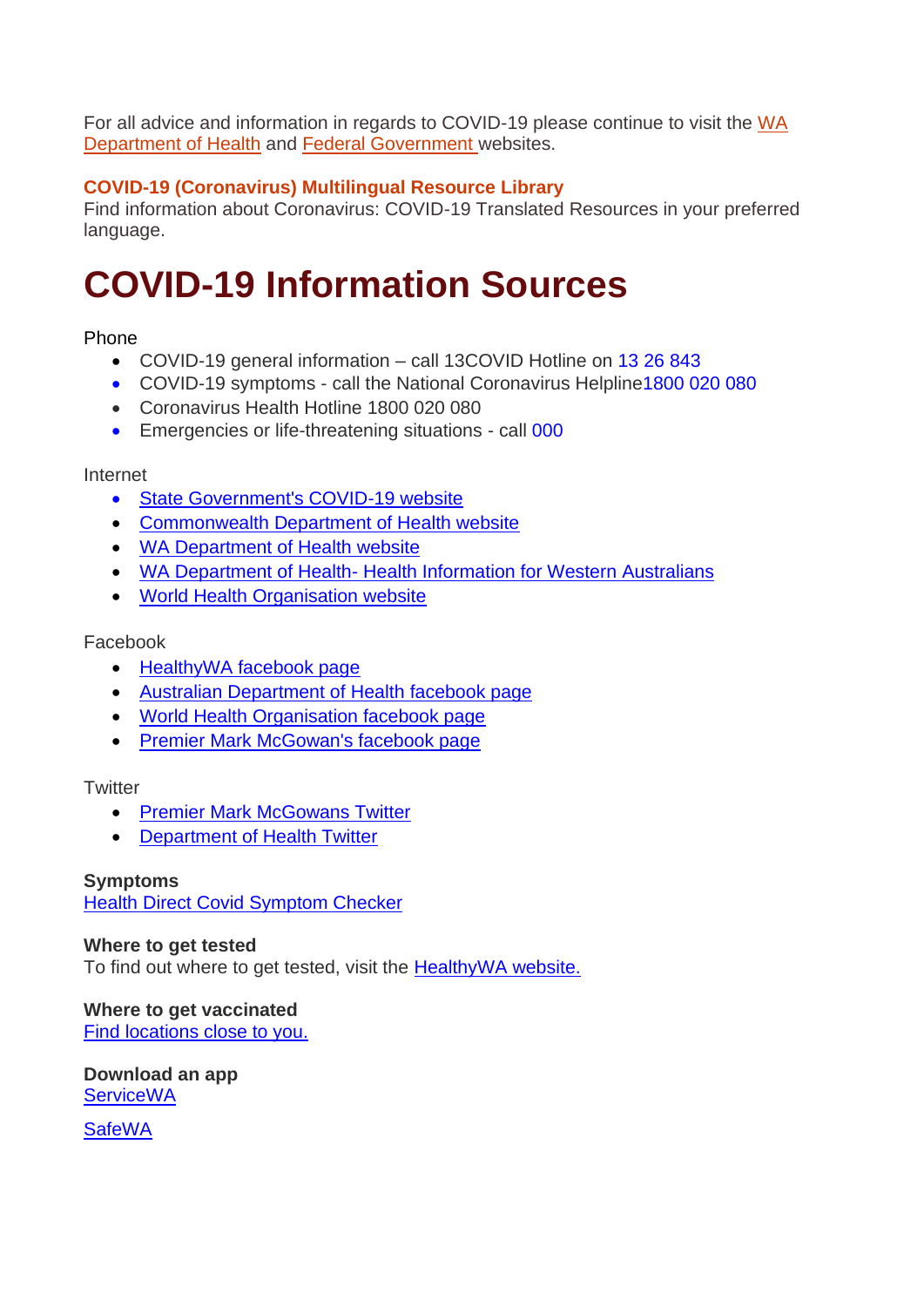## **COVID-19 Coronavirus Advice**

• **Quick stop info and advice for the community and businesses** Latest updates, what you can and can't do, proof of vaccines, travel etc MORE INFO - [WA Government latest updates](https://www.wa.gov.au/government/covid-19-coronavirus)

#### • **Exposure Sites** Locations in Western Australia visited by confirmed COVID-19 cases MORE INFO - [Confirmed location sites](https://www.wa.gov.au/government/covid-19-coronavirus/covid-19-coronavirus-locations-visited-confirmed-cases?fbclid=IwAR2BHf-6ahyaO5bvkqsbwjWT8s_f5iK1W6O5EfLYC1RV_SGkR1U3sag4fT4)

#### • **Covid-19 testing** Locations in Western Australia visited by confirmed COVID-19 cases MORE INFO – [healthy WA testing information](https://www.healthywa.wa.gov.au/Articles/A_E/Coronavirus/COVID19-testing) MORE INFO – [Wheatbelt Specific information](Where%20to%20get%20tested%20for%20COVID-19%20-Wheatbelt%20Feb%202022.pdf)

#### • **Current Restrictions**

With the community spread of covid-19 in Western Australia and open boarders mandatory restrictions are in place and may change. [MORE INFO -](https://www.wa.gov.au/organisation/department-of-the-premier-and-cabinet/covid-19-coronavirus-what-you-can-and-cant-do) Current **[Restrictions](https://www.wa.gov.au/organisation/department-of-the-premier-and-cabinet/covid-19-coronavirus-what-you-can-and-cant-do)** 

#### • **Contact Tracing**

From Saturday, December 5 2020, particular WA businesses and venues have been required to maintain a mandatory contact register for staff and patrons. MORE INFO - [Contact Tracing](https://www.wa.gov.au/government/announcements/maintaining-contact-registers-requirement-keep-wa-safe)

#### • **Safety Plans**

Latest information and tools, including industry-specific COVID Safety Plans and Guidelines. MORE INFO - [Covid Safety Plans](https://www.wa.gov.au/organisation/department-of-the-premier-and-cabinet/covid-19-coronavirus-business-and-industry-advice)

#### • **Business Information**

A range of support information focused on the needs of small business owners. [MORE INFO –State Government Business tools and Information](https://www.wa.gov.au/government/covid-19-coronavirus/covid-19-coronavirus-business-tools-and-information) [MORE INFO –State Government Support for Business](https://www.wa.gov.au/government/covid-19-coronavirus/covid-19-coronavirus-support-business) [MORE INFO –Government Support for Business](https://business.gov.au/risk-management/emergency-management/coronavirus-information-and-support-for-business) MORE INFO – [Small Business Development Corporation resources](https://www.smallbusiness.wa.gov.au/coronavirus) MORE INFO – [Safe Work Australia Small Business Planning Tool](https://covid19.swa.gov.au/doc/small-business-planning-tool-covid-19) MORE INFO – [Safe Work Australia Workplace information](https://covid19.swa.gov.au/covid-19-information-workplaces)

#### • **Hygiene Training**

The WA Government has launched a mandatory Covid-19 hygiene training and assessment course to prepare the state's hospitality industry for a future return to business. [ACCESS](https://hospitalityhygiene.com/aha-covid-19-hospitality-tourism-hygiene-course/) Course

#### • **Preparing for Covid**

It is important to have a household Covid plan ready so that you are best prepared as an individual and household. These can not only help yourself and your family but our hard working emergency services and heath care workers.

MORE INFO – [Covid Ready Kit](Get-COVID-Ready-Kit.pdf) MORE INFO - [Covid Rady Plan](Covid-Ready%20Plan%20for%20Households.pdf)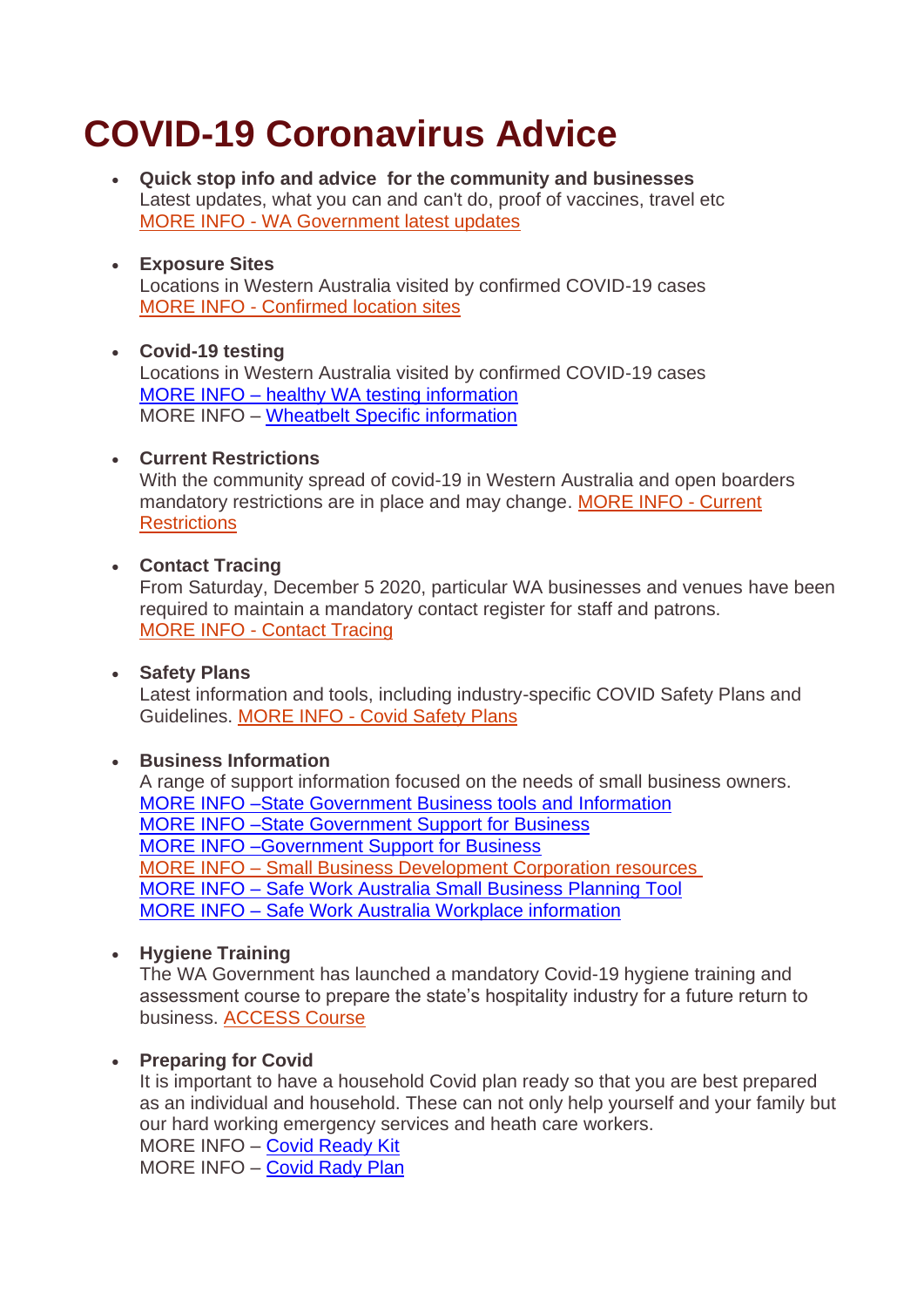# **Testing Advice**

People are urged to continue to check the [HealthyWA website](https://www.healthywa.wa.gov.au/Articles/A_E/Coronavirus/COVID19-testing) for updates, and if they have been to an exposure site, have had a close contact or are experiencing symptoms to follow the listed health advice.

**What's the difference between RAT and PCR testing?** [MORE INFO –](https://www.covid19.act.gov.au/stay-safe-and-healthy/symptoms-and-getting-tested/when-to-get-tested) Types of COVID test

MORE INFO - [FREE RAPID ANTIGEN TESTS](https://www.wa.gov.au/government/covid-19-coronavirus/covid-19-coronavirus-wa-free-rat-program) MORE INFO - [RAPID ANTIGEN](file:///C:/Users/M.Morrell/AppData/Local/Microsoft/Windows/INetCache/Content.Outlook/3VC1J3DG/RAPID%20ANTIGEN%20TESTING%20information) TESTING

[Register a Rapid Antigen Result](https://datalibrary-rc.health.wa.gov.au/surveys/?s=WDLLNTW4RDX8AWPH)

**Testing and Isolation** What to do if you or someone you know tests positive MORE INFO - [testing and isolation guide](https://www.york.wa.gov.au/Profiles/york/Assets/ClientData/COVID-19_testing_and_isolation_guide.pdf)

## **What to do if you have COVID-19**

If you test positive for COVID-19, it is likely your symptoms will be mild and you can recover safely at home.

If you have no symptoms, or only [mild symptoms,](https://www.healthdirect.gov.au/managing-covid-19/monitoring-covid-19-symptoms#symptoms) this information and advice will help keep you and your loved ones safe. You should only call triple zero (000) or attend an emergency department if your symptoms are severe.

MORE INFO - [what to do if you have COVID-19](https://www.healthdirect.gov.au/managing-covid-19/what-to-do?gclid=CjwKCAiAo4OQBhBBEiwA5KWu_xMsZlz72E4oiQmgibmSnEfEOs-myKtxu-7p9cYAVT_jvGg_AYr_iBoCFXMQAvD_BwE)

MORE INFO - [managing Covid-19 at home](https://www.healthdirect.gov.au/managing-covid-19)

#### **WA COVID Care at Home**

Most people with COVID-19 can care for themselves with some support from their GP. WA COVID Care at Home delivers home monitoring care for COVID-positive people who require it due to having risk factors which put them at greater risk of requiring hospitalisation. This is a free service. You will need to register for the service. You will be asked to consent to enrol in the program.

#### [REGISTER](https://datalibrary-rc.health.wa.gov.au/surveys/index.php?s=WDLLNTW4RDX8AWPH)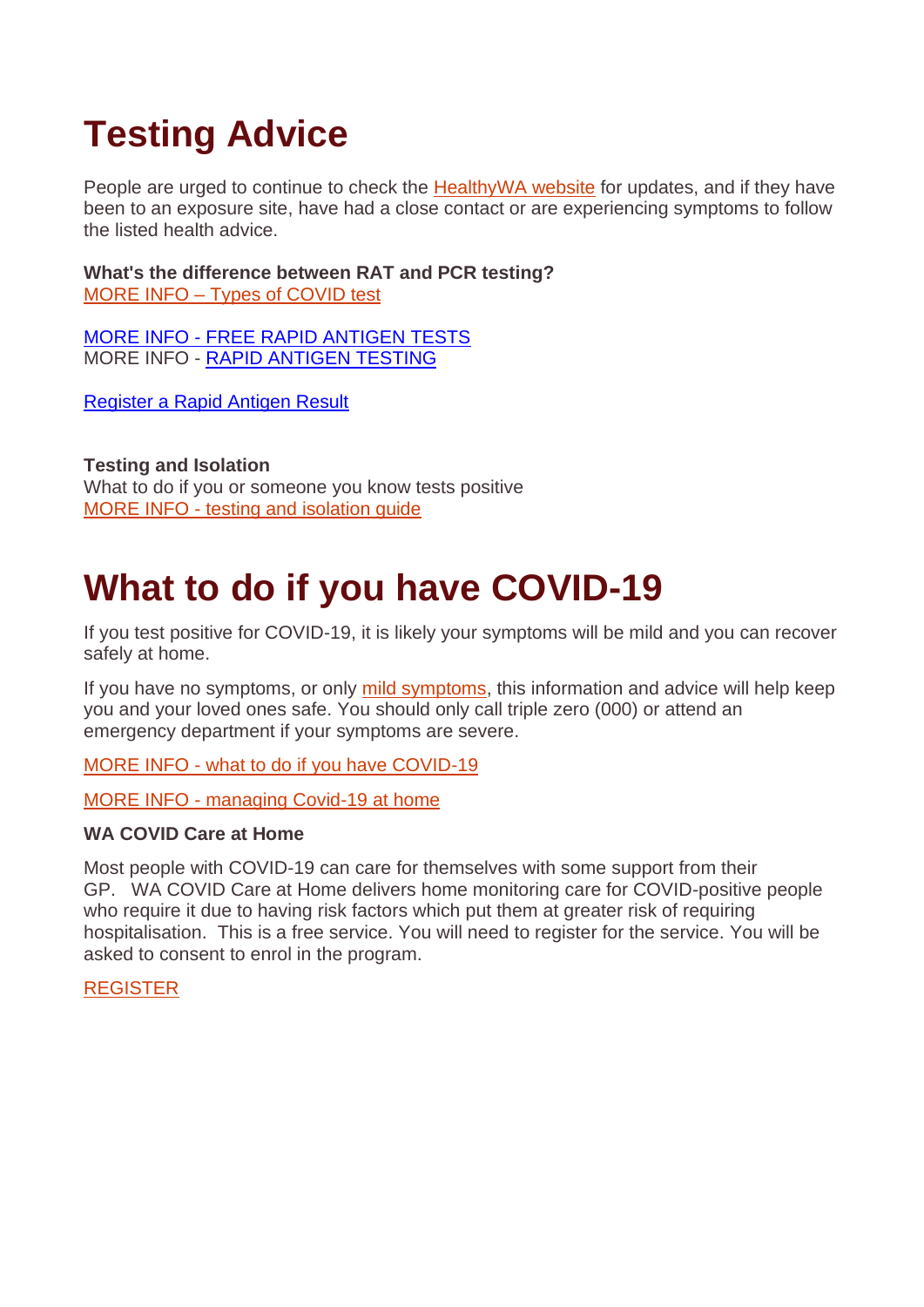# **Are Shire facilities still open?**

### **Shire Admin and Customer Service**

The Shire of Toodyay Administration is currently open.

The following controls are in place:

- ✅ All visitors and staff must wear masks
- ✅ Mandatory sign in sheets and QR codes are present
- ✅ Hand Sanitisers and Masks are available to visitors
- ✅ Masks are available on request
- ✅ Extra cleaning is being regularly performed
- $\vee$  Anyone who is feeling unwell is asked to stay at home
- ✅ A COVID safety plan is in place

These easements are in response to the current circumstances and are subject to change should the situation change.

For any further enquiries, please do not hesitate to contact the Shire on 95749300.

### **Toodyay Public Library**

The Toodyay Public Library is currently open 9.00am to 5.00pm Monday to Friday and 9:00am to 1:00pm Saturday Morning.

The following controls are in place:

- ✅Anyone who is feeling unwell is asked to stay home
- ✅ Mandatory sign in sheets and QR codes are present ✅ All visitors and staff must wear masks
- ✅ Masks are available on request
- ✅ Hand Sanitisers and Masks are available to visitors
- ✅ Extra cleaning is being regularly performed
- ✅ A COVID safety plan is in place

#### **Toodyay Visitors Centre**

The Toodyay Visitors is currently open 9.00am to 4.00pm Monday to Friday and 9:00am to 3:30pm Saturday and Sunday

The following controls are in place:

✅Anyone who is feeling unwell is asked to stay home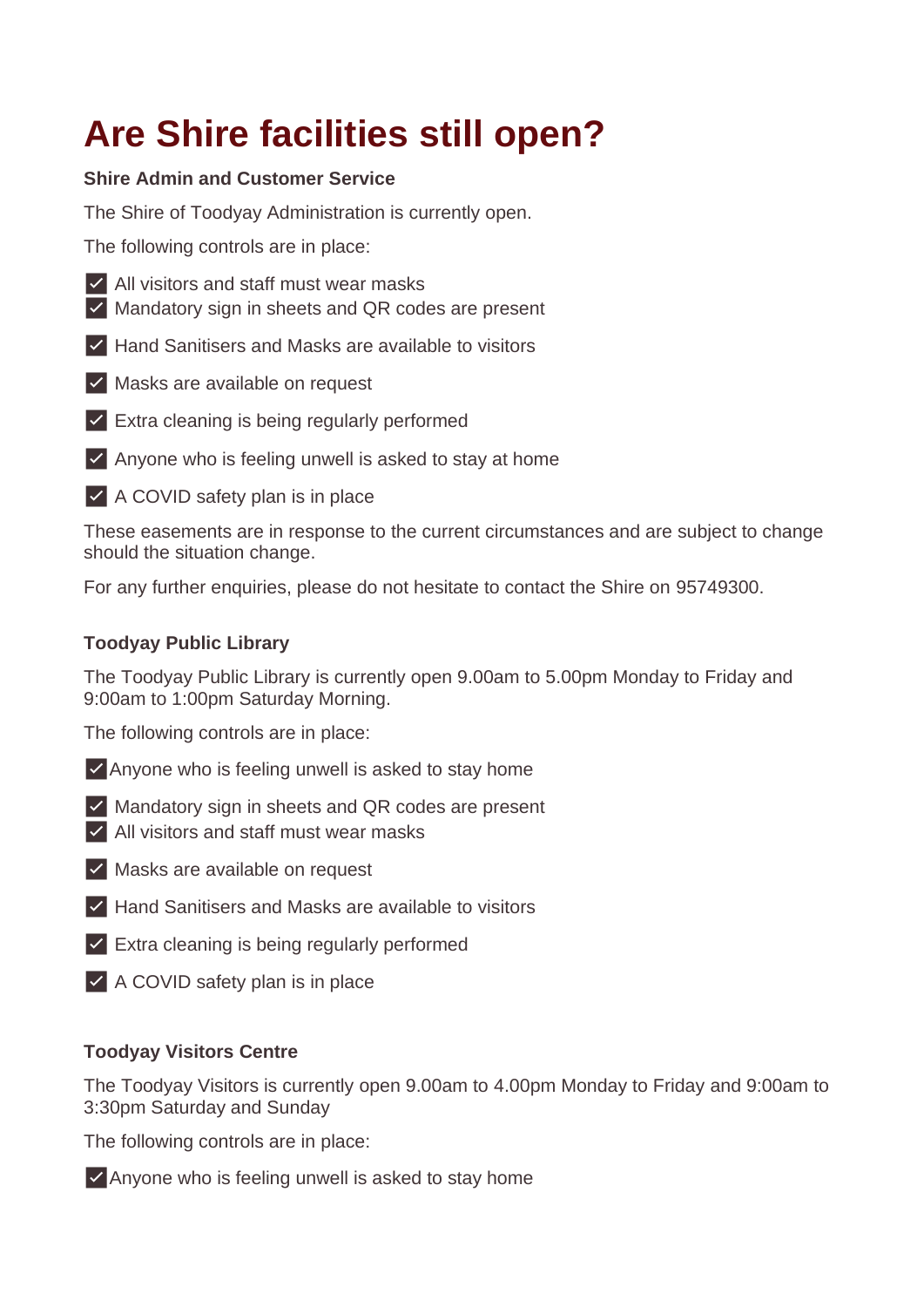- ✅ Mandatory sign in sheets and QR codes are present
- ✅ All visitors and staff must wear masks
- ✅ Masks are available on request
- ✅ Hand Sanitisers and Masks are available to visitors
- ✅ Extra cleaning is being regularly performed
- ✅ A COVID safety plan is in place

**Toodyay Caravan Park and Holiday Park – phone numbers???**

**Toodyay Recreation Centre and Pool – updated information on website**

**Duidgee Park Playgrounds and Skate Park - Open**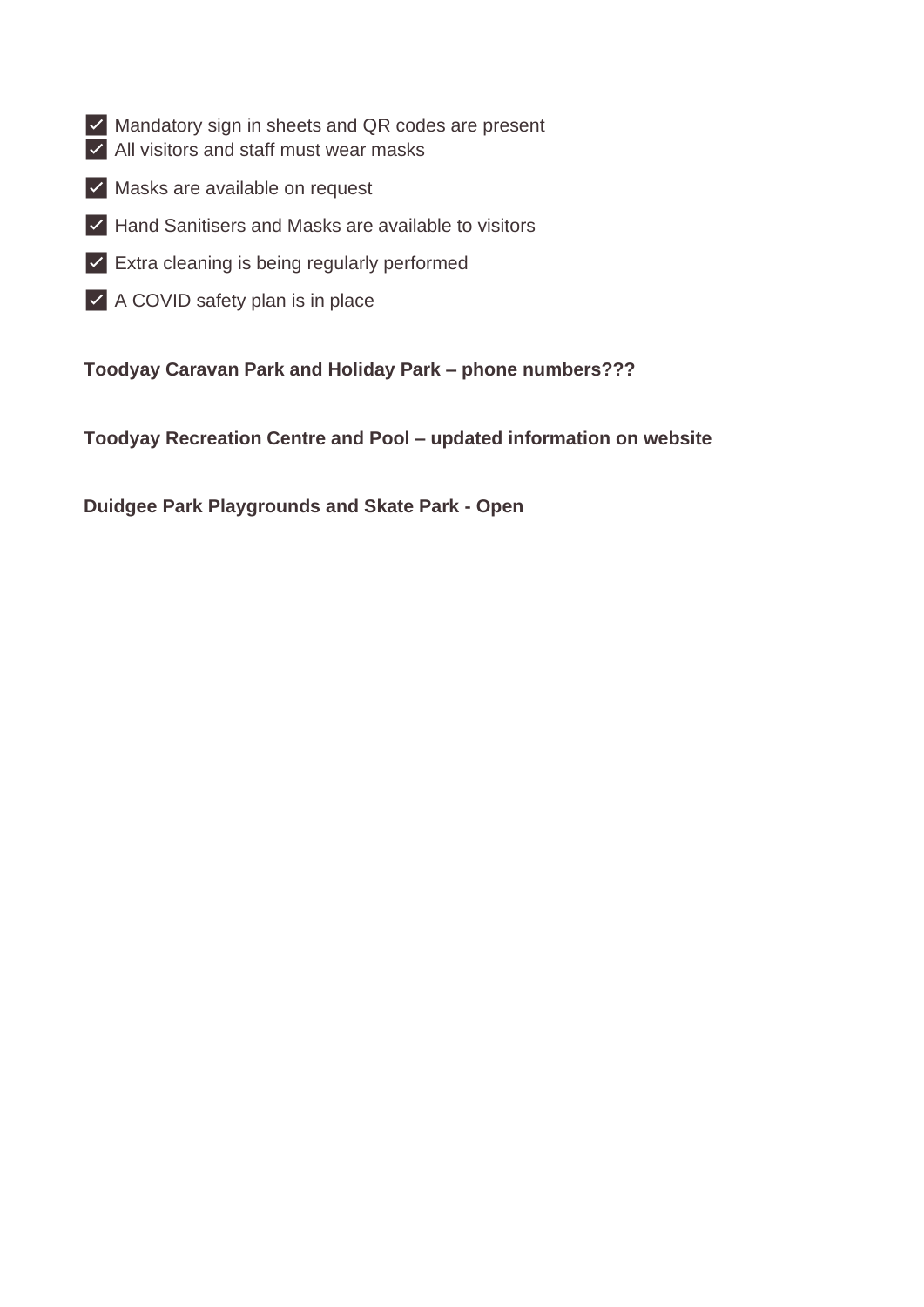## **How will you be communicating updates?**

Our Facebook and website are the main sources for all information regarding cancellations and closures, and Shire specific information about COVID-19. We will also be communicating these via noticeboards and through the Toodyay Herald where possible.

## **What is the Shire doing to maintain personal hygiene at its facilities?**

The Shire is following Department of Health advice to frequently disinfect doorknobs, buttons, light switches, handrails, tap handles and desks.

We are endeavouring to ensure single-use paper towels and liquid hand soap stocks are maintained within our public toilets and a regular professional cleaning as well as emergency cleaning is done as needed.

Any community groups renting or utilising shire facilities are required to adhere to the current State mandatory guidelines and restrictions awell as maintain

- contact registers of those in attendance
- increased hand washing and sanitising
- appropriate social distancing
- adequate ventilation and surface cleaning

It is also required those feeling unwell or who have been a covid-19 close contact must not attend Shire facilities.

The Shire continues to follow the WA Department of Health's social distancing advice which includes:

- staying home if you are unwell
- keeping a distance of 2 metres between yourself and others where possible
- Four square metre per person rule (2m x2m) for non-essential indoor gatherings
- minimising physical contact

## **Is the Shire still providing its rubbish and recycling bin collection service?**

Yes. Our waste management services is continuing and residents can continue putting out their green and yellow bins on their allocated days. The waste management services have backup drivers familiar with shire routes and covid management plans in place. The Shire will advise residents if there is any change to this service.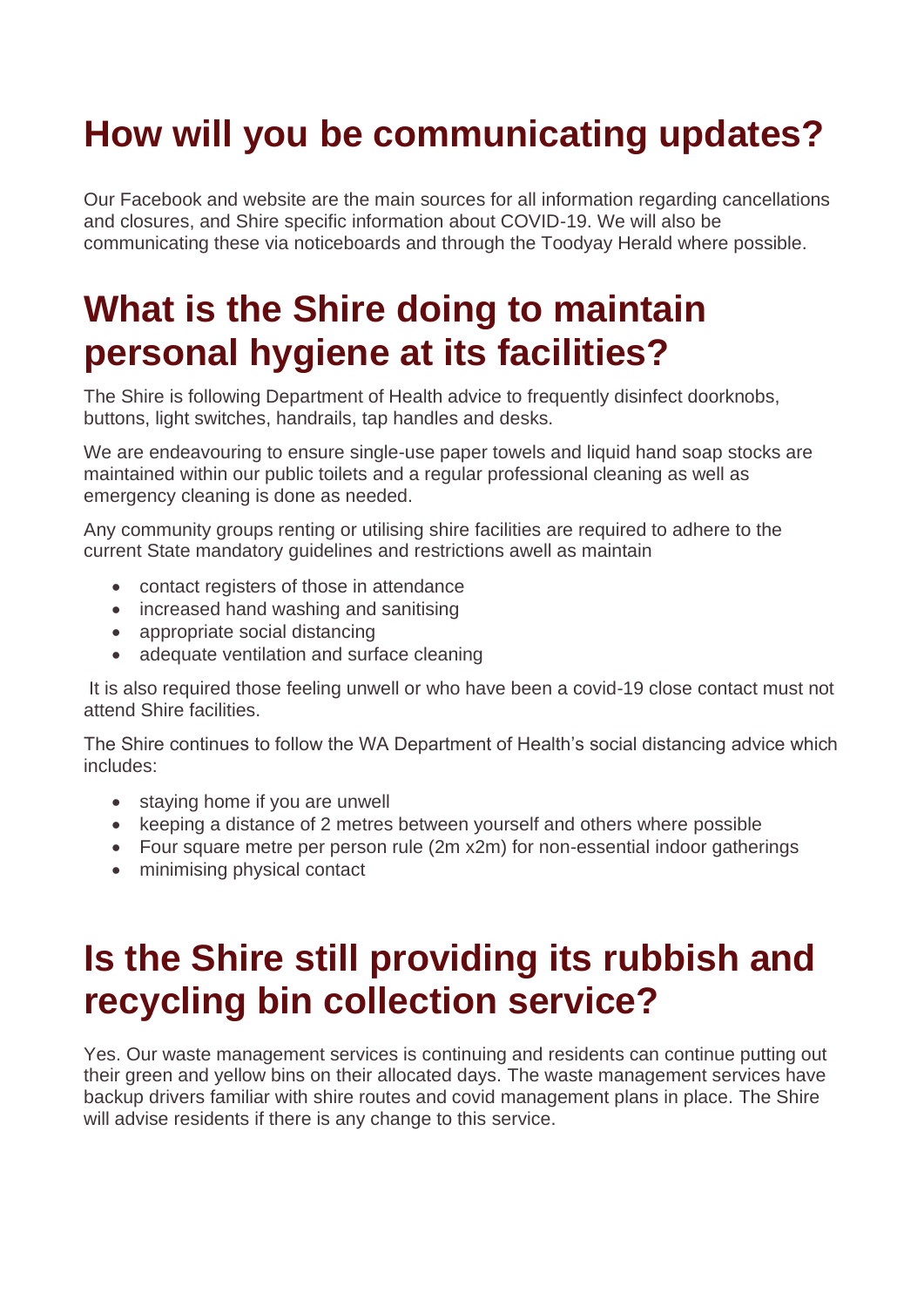## **Will my planning, building and compliance applications be processed?**

Yes. All planning and building applications will continue to be assessed within the statutory timeframes.

Applications can be made electronically via email to records@toodyay.wa.gov.au or the relevant State Government department as per usual.

Applications will be referred internally and processed as usual and feedback will be given via email or telephone. Payments can also be done electronically.

Shire staff will respond to any planning or building questions. Please contact the Shire on 9574 9300 or email [records@toodyay.wa.gov.au](mailto:records@toodyay.wa.gov.au) if you have a question.

### **What financial support is available for individuals, households and businesses?**

The Australian Government is providing some financial assistance to Australians. This assistance includes the Pandemic Leave Disaster Payment and easing of pressure on retirees.

For more information click the links below:

#### **[Supporting Individuals and Households](https://treasury.gov.au/coronavirus/households)**

#### **[WA support for individuals and Jobseekers](https://www.jobsandskills.wa.gov.au/jobs-and-skills-centre/covid-19-support-individuals-and-jobseekers)**

Information regarding West Australian Government Support for businesses can be found here

[Support for Business](https://www.wa.gov.au/government/covid-19-coronavirus/covid-19-coronavirus-support-business)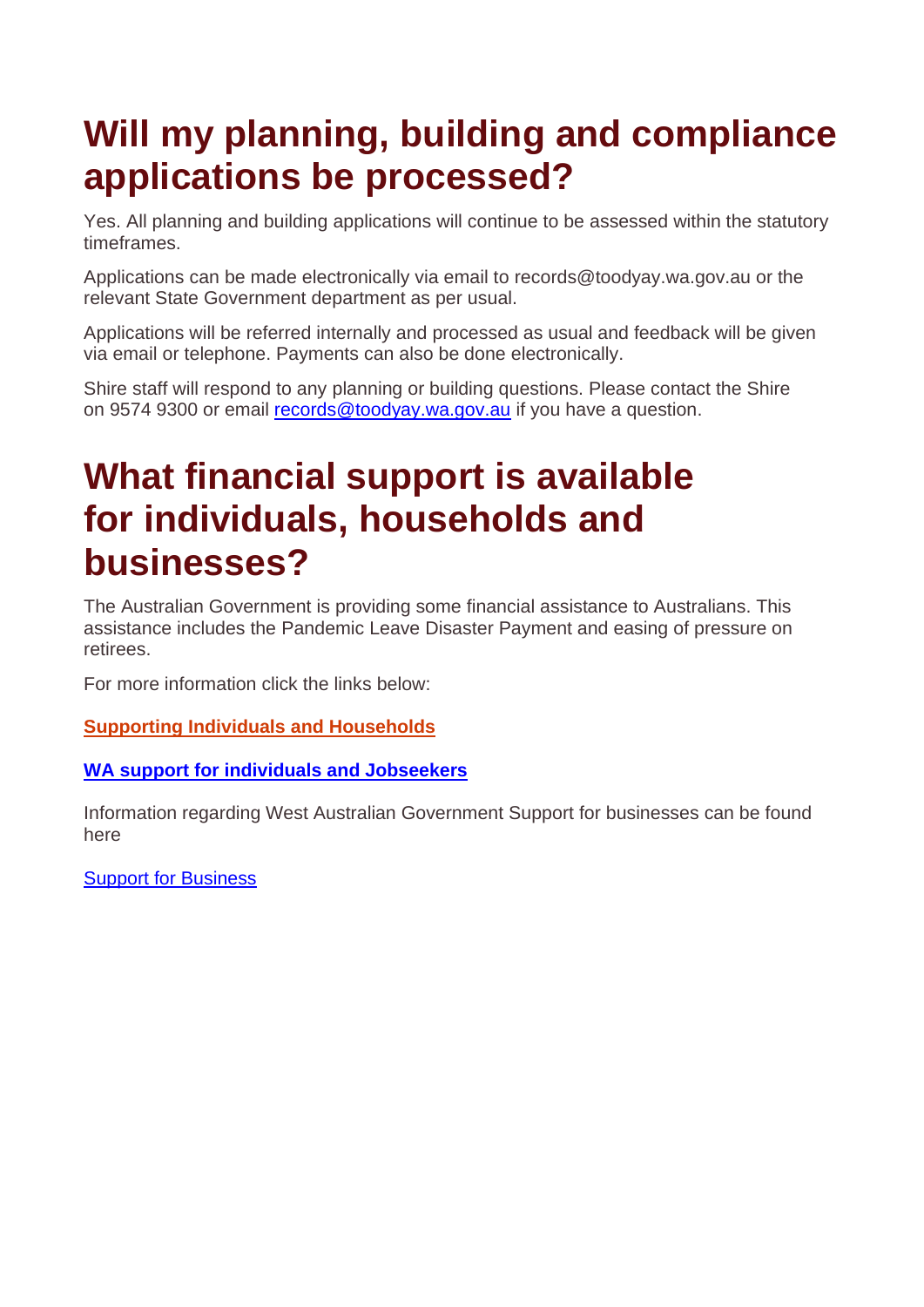## **What mental health and family support services are available?**

If you are feeling overwhelmed or isolated, there is support available for you and your family members.

### **Mental health support**

- [Lifeline 24/7:](https://www.health.gov.au/contacts/lifeline) 13 11 14
- [Beyond Blue:](https://www.health.gov.au/contacts/beyond-blue-coronavirus-mental-wellbeing-support-service) 1300 224 636
- [Suicide Call Back Service:](https://www.health.gov.au/contacts/suicide-call-back-service) 1300 659 467
- Crisis Care 24/7: 9223 1111
- [COVID-19 and mental Health](https://www.healthdirect.gov.au/covid-19/mental-health-and-wellbeing) | healthdirect
- [Additional MBS Mental Health Sessions during COVID-19](https://www.health.gov.au/resources/publications/additional-10-mbs-mental-health-sessions-during-covid-19-faqs-for-consumers)

#### **Wheatbelt mental health support**

• Wheatbelt Mental Health Services: (08) 9621 0999

#### **Children and youth mental health services**

- [Headspace:](https://headspace.org.au/covid-19/) 1800 650 890
- [Kids Helpline](https://kidshelpline.com.au/) 24/7: 1800 551 800

#### **Relationship support**

- 1800 Respect 24/7: 1800 737 732
- Women's Domestic Violence Helpline: 1800 007 339
- Men's Domestic Violence Helpline: 1800 000 599

#### **Department of Communities fact sheet with useful contact numbers for the Region**

**[Further Information](Information_of_Department_of_Communities.pdf)**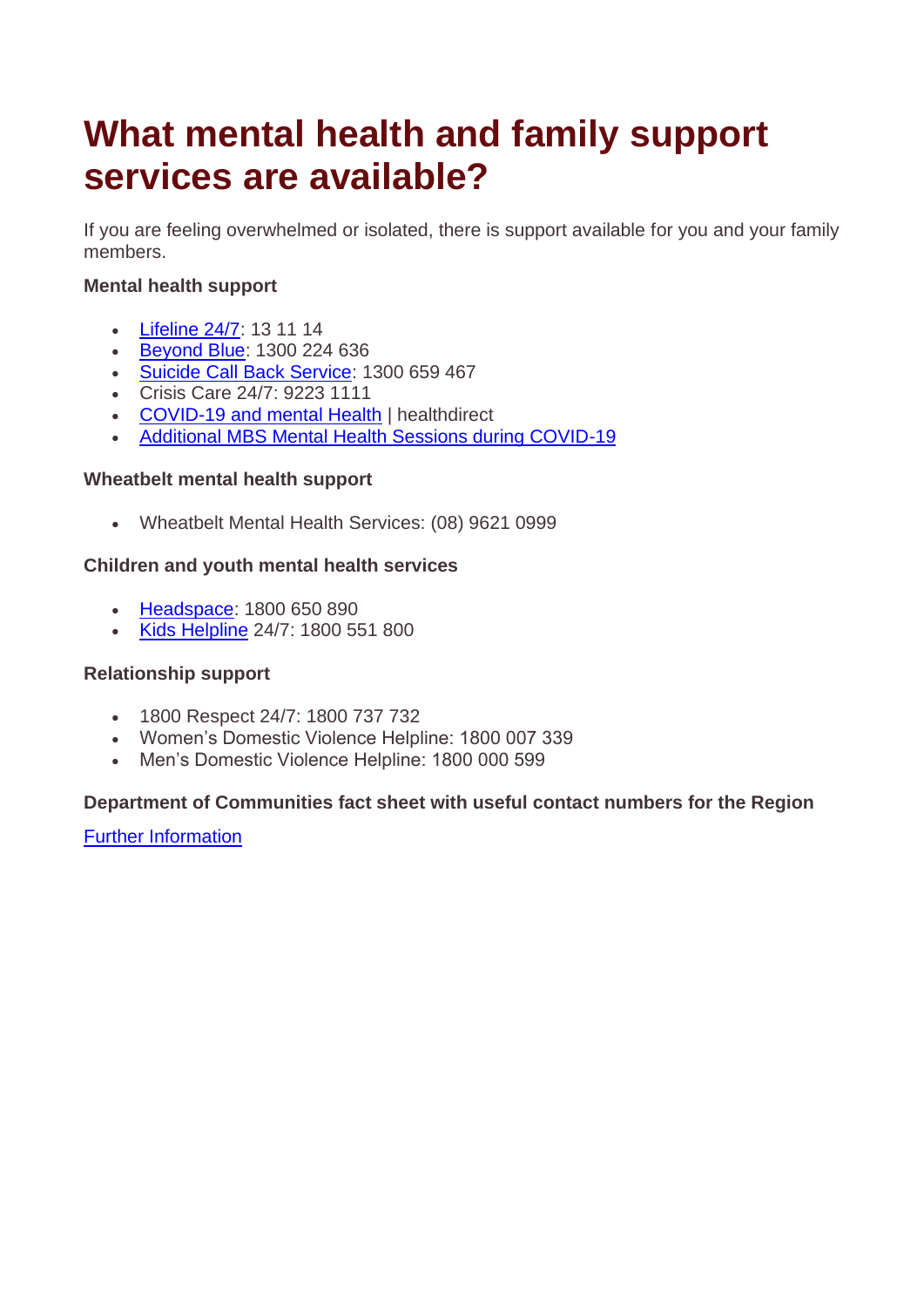# **Aged and Community support**

The National COVID Older Persons Information Line is a partnership between the [Council on the Ageing \(COTA\)](https://www.cotawa.org.au/seniors-resources/information-and-resources/) Australia, National Seniors Australia, Older Persons Advocacy Network (OPAN) and Dementia Australia.

### Call 1800 171 866.

Another free and 'easy to join' program, is **Community Connect**. This program links members with like-minded people in the WA community for a free chat. Each month, members will be connected with another person from WA who has joined the program to share stories, activities and create a positive connection.

Call 1300 303 540

### **Your Toodyay Neighbours**

The COVID-19 epidemic has brought about a lot of change for everybody. It is important during these times that we stay connected and take the time to check in with our fellow community members to make sure that they are okay.

Here are some ways that you can check in with your friends and neighbours (while still practising safe social distancing!):

- $\Theta$  Put a letter in your neighbours' letter box
- $\triangle$  Give your neighbour your contact details in case of an emergency
- $\mathbb{Q}_2$  Make regular phone or video calls to people you know and ask if they are okay
- Arrange virtual 'playdates' for your children, or yourself

### **Volunteering**

*Please only consider volunteering if it will not affect your current volunteering efforts as some volunteer work surrounding Covid may prevent you from the important and appreciated things you already do for the community.* 

Through Volunteering WA it is possible to register people who want to help during this time. By registering, Volunteering WA will work to match you with a volunteer opportunity. This could be helping a vulnerable resident in Toodyay, or they may match you with another organisation that needs your help.

### **[Volunteering WA](https://emergency.volunteer.org.au/campaign/1/covid-19#register) Covid-19 Emergency Volunteering**

If you just want to volunteer to help someone in the local neighbourhood with simple tasks and aren't looking for other volunteer opportunities, please contact the Shire so we can get you in touch with Toodyay Locals Care.

#### **[Adopt a Healthcare worker](https://www.facebook.com/groups/666739964088379/) Western Australia**